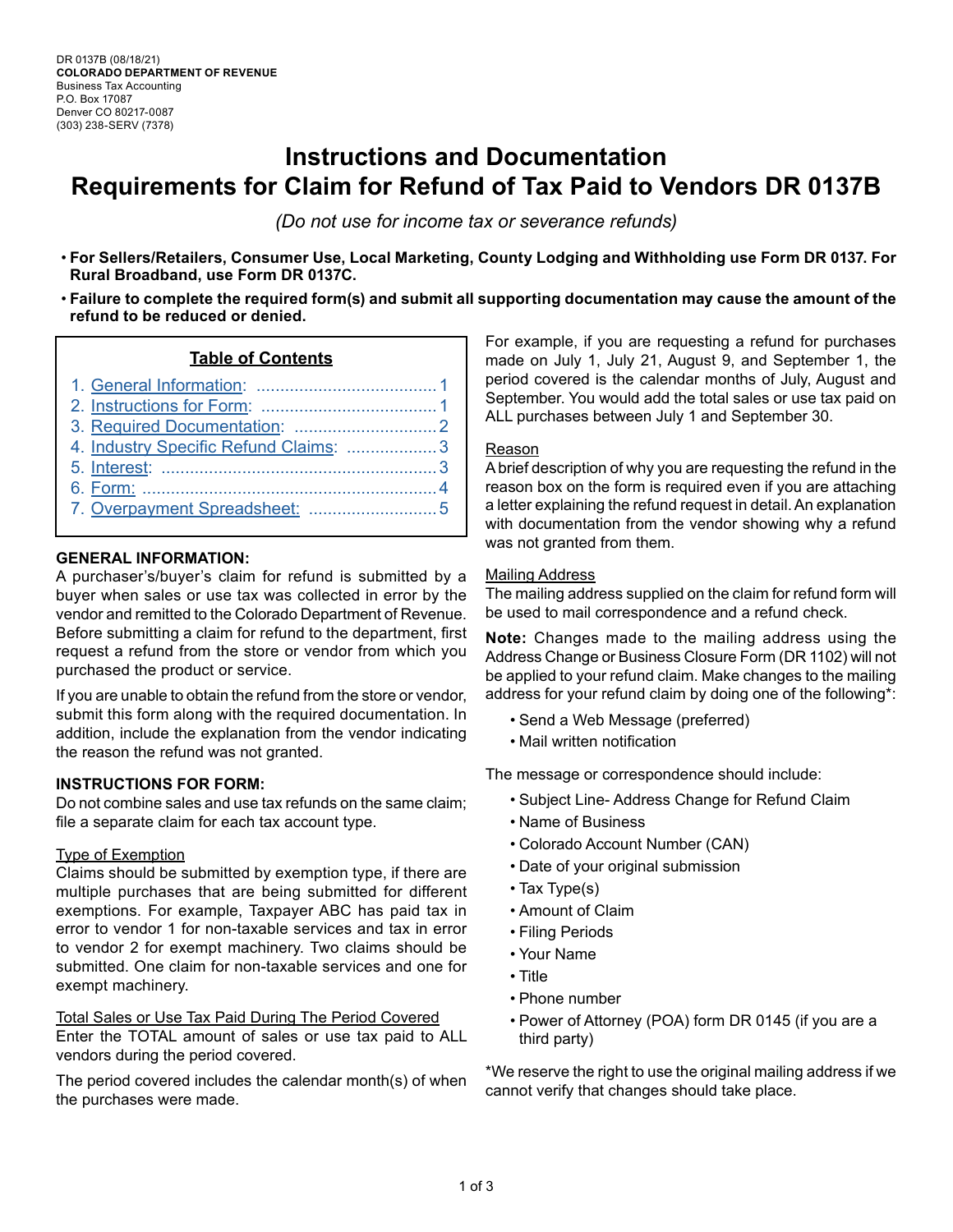## **Instructions and Documentation Requirements for Claim for Refund of Tax Paid to Vendors DR 0137B**

*(Do not use for income tax or severance refunds)*

#### <span id="page-1-0"></span>**REQUIRED DOCUMENTATION:**

- 1. A description of your business activity and the products/ service it provides. Keep all documentation supporting refund claims at the location of your business records.
- 2. Power of Attorney (POA)
	- If you are submitting this claim for a third party, you must include a Power of Attorney (DR 0145). Please refer to the form DR 0145 to ensure the correction designation is selected as it may impact related correspondence to your refund claim.

**Note:** TIA must submit a written request to receive tax information.

3. Invoices or Purchase Orders

If your claim contains under 100 invoices, submit copies of all invoices for review.

If your claim contains 100 or more invoices, submit at least 25% for review which should include the following:

- The majority of the larger dollar amounts requested.
- Invoices for each vendor submitted in the claim.
- Select invoices from each filing period requested in the claim.
- Invoices from the vendor the items were purchased from should be submitted. Do not submit internal invoices. If your claim contains internal invoices, provide the purchase order.
- Bundled using paper clips or binder clips. Do not staple documents together.

**Please note:** The department may request additional invoices if it is deemed necessary.

- 4. Proof of Payment
	- Sales Tax receipt from vendor. This should list the purchases, the sales tax charged, and record of the payment. (See Invoices or Purchase Orders section for the submittal requirement.)
	- For purchases made using invoices or purchase orders provide a copy of canceled check (front and back) or if paid electronically the bank statement or EFT transaction details and confirmation.
	- For businesses using an accumulator or batching large payments, provide the back up detail to the payment.
- 5. Overpayment Spreadsheet (Requirements) You must complete and include the attached or similar spreadsheet in your claim. Some industries will require additional columns and information. Please review the

Required Documentation and Industry Specific Refund claim sections of this form. To determine the tax rate on your invoice and for rates by jurisdiction, please review the form DR 1002 "Colorado Sales/Use Tax Rates".

Spreadsheets must be submitted in readable form (at least 10 point font or larger). Claims containing more than 20 invoices should be supplied in an electronic (Excel) format.

**Note:** To reduce errors and for faster processing, electronic spreadsheets are preferred (CD or USB).

The invoices that are included with the spreadsheet should be numbered and match the spreadsheet. A spreadsheet showing how the refund amount was calculated should be included with the following columns per invoice:

- Store or vendor's name;
- FEIN or Colorado Account Number (CAN) of the vendor;
- Date of purchase;
- Invoice number;
- Sales price of item before tax;
- State sales/use tax paid, county sales/use tax paid, city sales/use tax paid, special district sales/use tax paid, etc. (separate column for each tax);
- Total of each tax refund requested by tax type;
- Indication of whether a copy of this invoice is enclosed;
- A brief description of the item or service purchases;
- Explanation of how the item or service is used;
- Explanation of how the item or service qualifies for the exemption claimed.
- Include well API information (oil and gas industry).
- (Similar to Indication of whether a copy of invoice is enclosed): Indication of whether a copy of proof of payment is enclosed.
- 6. Exemption Certificate

For out of state purchaser, provide a copy of the other state's Certificate of Exemption or copy of your 501(c)(3) determination letter.

If you are applying for a refund from multiple vendors or same vendor but multiple store locations, and exemption types (resale, machinery & machine tools, etc.), invoices and related information must be separated by vendor, location, and exemption type. Each vendor's data must be totaled separately.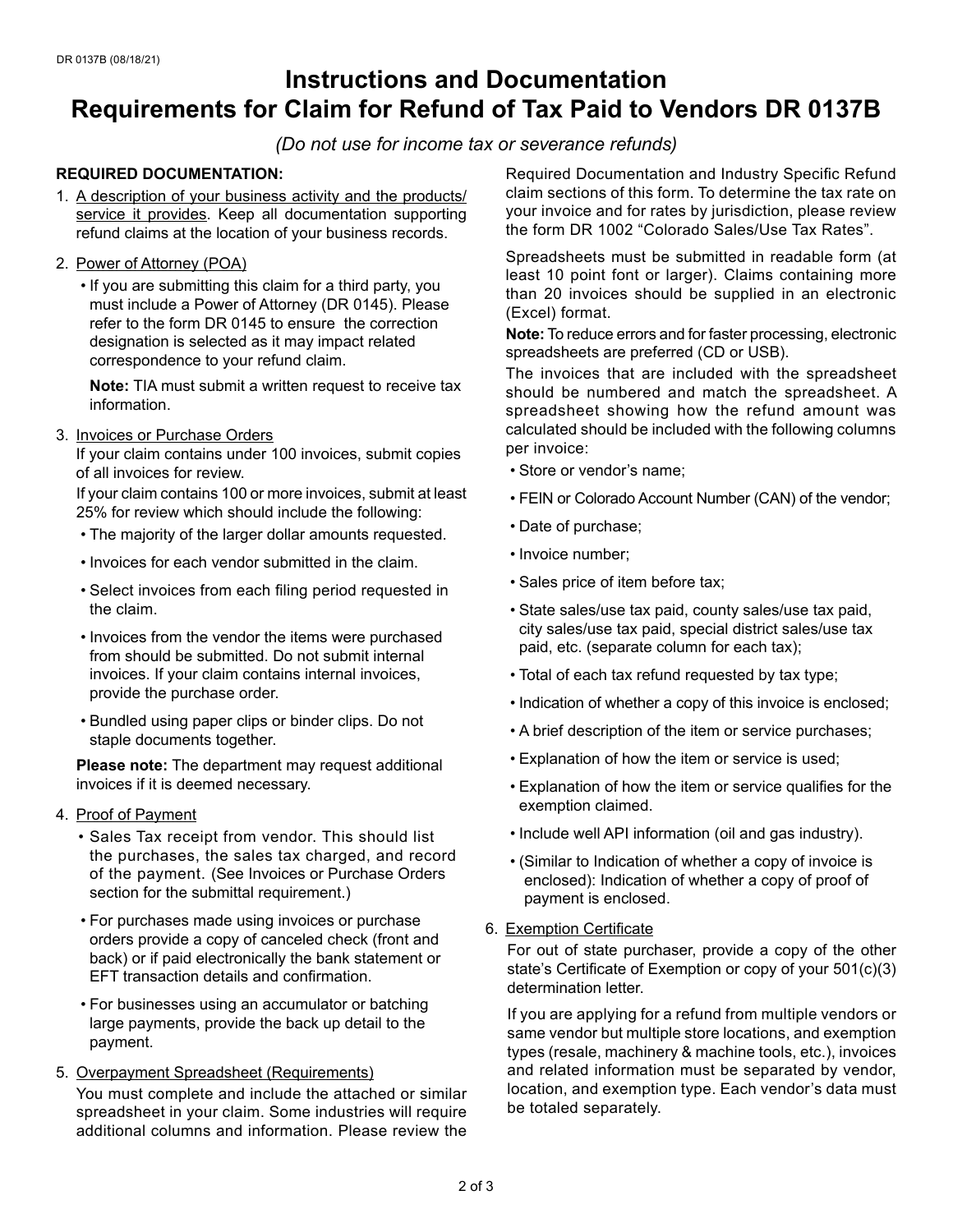# **Instructions and Documentation Requirements for Claim for Refund of Tax Paid to Vendors DR 0137B**

*(Do not use for income tax or severance refunds)*

#### <span id="page-2-0"></span>**INDUSTRY SPECIFIC REFUND CLAIMS:**

**Note:** A general reference to a statute, vendor, case, or references to the exemption type are not sufficient.

In addition to the documentation listed above, the following support should be included in your submission if you are claiming refunds for the following industries:

#### Affordable Housing (FYI Sales 95)

• Statement from housing authority detailing and certifying the housing authority's ownership interest in the project and the percentage of the project that is for occupancy by persons of low income.

#### Low-Emitting Heavy Vehicles (FYI Sales 91)

- Form DR 1369 Colorado State Sales and Use Tax Exemption for Low-Emitting Heavy Vehicles Affidavit with the documentation showing the vehicle's qualification (ex: Gross Motor Vehicle Weight Rating (GVWR).
- EPA certificate.
- A copy of the Purchase (Sales) Agreement or invoice.

#### Computer Software (Sales Tax Topics Computer Software)

- Proof that software was electronically delivered.
- A copy of the contact demonstrating the software was subject to negotiation.
- Support of demonstrating the software was customized.
- If purchases are for software service or maintenance, include a copy of the service agreement/contract.
- Purchases of license renewal would required support that the original software was electronically delivered.

#### Farm Equipment (Sales Tax Topic Agriculture)

- Form DR 0511 Affidavit for Colorado Sales Tax Exemption for Farm Equipment with the documentation showing proof of the farming operation expense and income.
- Include an explanation of how the item is being used.

#### Rural Broadband

Do not use this form. Please download Form DR 0137C.

#### Rural Jump-Start

• Evidence that your business qualifies for the Rural Jump-Start program and is endorsed by IHE.

#### Manufacturing (Sales Tax Topic Manufacturing)

#### **Industrial Utility**

- Include the utility statements for the refund period and copies of exemption certificates for exempt utility charges (i.e. DR 1666 with computations showing the exempt and nonexempt usage determined by square footage or actual energy consumption);
	- ∘ Exemptions calculated by exempt and nonexempt usage will need to include a complete list outlining each equipment using the energy under the meter being claimed with its' original install or placement date.

#### **Machinery, Machine Tools, and Parts**

- Copies of the DR 1191 or DR 1192;
- If request is for an entity inside of an enterprise zone; include a statement from the enterprise zone administrator.

#### **Mining and Oil & Gas Services**

• In addition to invoices, please provide field tickets or work orders for transactions claimed as exempt services. For example, mud services.

#### <span id="page-2-1"></span>**INTEREST:**

If this refund qualifies for interest please provide the calculation and an explanation along with any support demonstrating how it qualifies.

Interest is due on sales and use tax refunds when the following conditions are met:

- The payment was made incident to a bona fide and orderly discharge of an actual liability and
- The refund is not issued within 90 days from the due date of the return, and
- The refund claim was made in a timely manner after discovery of the overpayment.

#### Resources for Interest

- Statute §39-21-110 and 39-21-110.5
- Regulation 39-21-110 and 39-21-110.5

Visit *[Tax.Colorado.gov](http://Tax.Colorado.gov)* website for additional resources.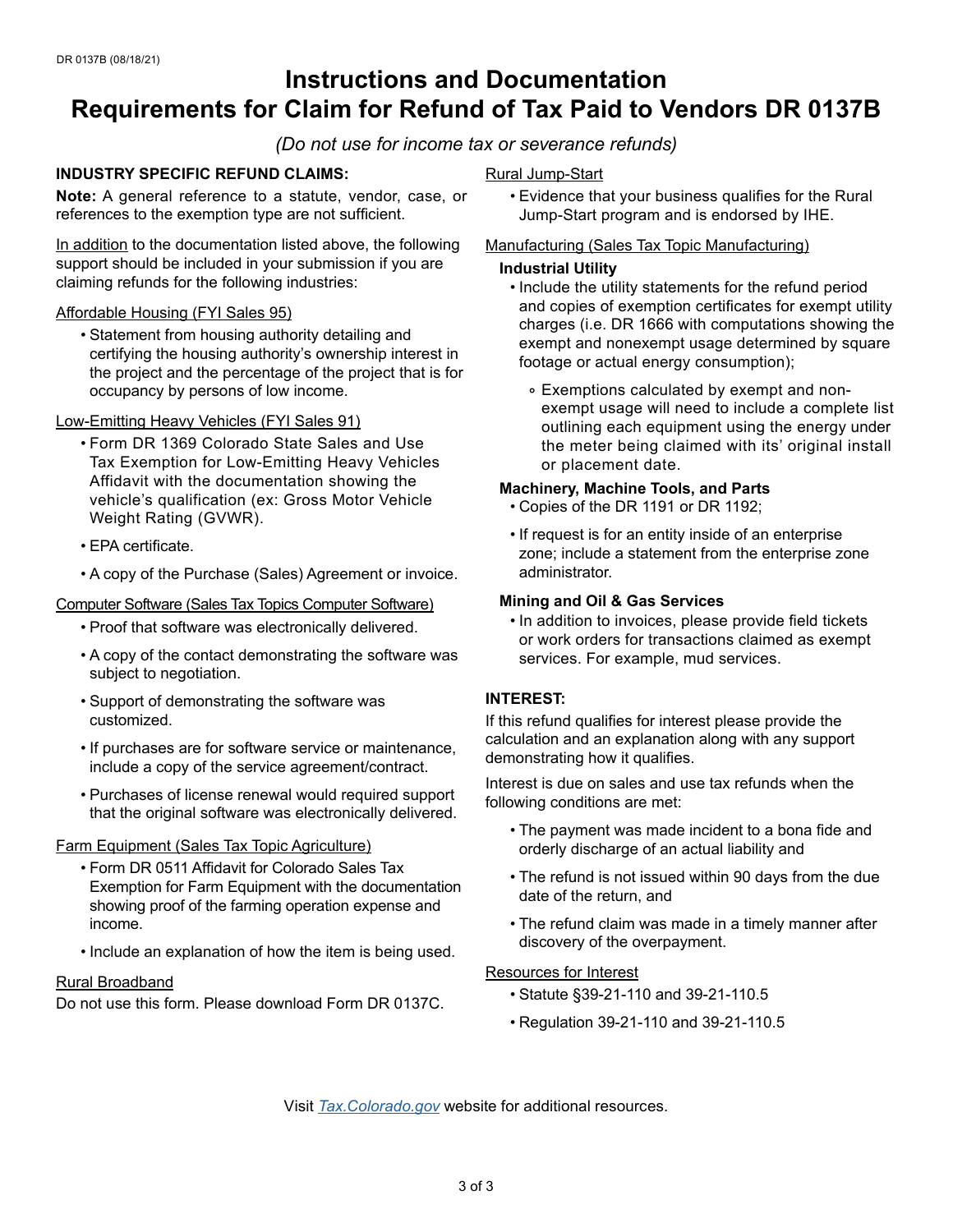### **Claim for Refund of Tax Paid to Vendors (Do not use for income tax refund) \*\*Attention\*\***

<span id="page-3-0"></span>• For Sellers/Retailers, Consumer Use, Local Marketing, County Lodging, Excise Tax, and Withholding use Form DR 0137. For Rural Broadband, use Form DR 0137C.

• Failure to complete the required form(s) and submit all supporting documentation may cause the amount of the refund to be reduced or denied.

|                                                                                                                                                                                                                                                                                                                                                                                                          | Refund To Be Made Payable To, And Mailed To:                                                                                                                                                                                                                                                                                                                                                                                                                                                                                                                                                                                               |      |                                                                          |                    |              |                                      |             |                                |  |  |  |
|----------------------------------------------------------------------------------------------------------------------------------------------------------------------------------------------------------------------------------------------------------------------------------------------------------------------------------------------------------------------------------------------------------|--------------------------------------------------------------------------------------------------------------------------------------------------------------------------------------------------------------------------------------------------------------------------------------------------------------------------------------------------------------------------------------------------------------------------------------------------------------------------------------------------------------------------------------------------------------------------------------------------------------------------------------------|------|--------------------------------------------------------------------------|--------------------|--------------|--------------------------------------|-------------|--------------------------------|--|--|--|
| Taxpayer's Last Name or Business Name                                                                                                                                                                                                                                                                                                                                                                    | <b>First Name</b>                                                                                                                                                                                                                                                                                                                                                                                                                                                                                                                                                                                                                          |      |                                                                          | Middle Initial SSN |              |                                      |             |                                |  |  |  |
| Taxpayer (DBA) or Attn:                                                                                                                                                                                                                                                                                                                                                                                  |                                                                                                                                                                                                                                                                                                                                                                                                                                                                                                                                                                                                                                            |      |                                                                          |                    |              |                                      | <b>FEIN</b> |                                |  |  |  |
| <b>Mailing Address</b>                                                                                                                                                                                                                                                                                                                                                                                   |                                                                                                                                                                                                                                                                                                                                                                                                                                                                                                                                                                                                                                            | City |                                                                          |                    |              | <b>State</b>                         |             | ZIP                            |  |  |  |
|                                                                                                                                                                                                                                                                                                                                                                                                          | Description of your business activities and the products or services provided. (If you are an individual taxpayer and not a business, list "Not Applicable")                                                                                                                                                                                                                                                                                                                                                                                                                                                                               |      |                                                                          |                    |              |                                      |             |                                |  |  |  |
| <b>Claim Information:</b>                                                                                                                                                                                                                                                                                                                                                                                |                                                                                                                                                                                                                                                                                                                                                                                                                                                                                                                                                                                                                                            |      |                                                                          |                    |              |                                      |             |                                |  |  |  |
| Store or Vendor Name                                                                                                                                                                                                                                                                                                                                                                                     |                                                                                                                                                                                                                                                                                                                                                                                                                                                                                                                                                                                                                                            |      |                                                                          |                    |              |                                      |             |                                |  |  |  |
| Vendor's FEIN                                                                                                                                                                                                                                                                                                                                                                                            | Vendor's Sales Tax Account Number                                                                                                                                                                                                                                                                                                                                                                                                                                                                                                                                                                                                          |      |                                                                          | Type of Tax        |              | Date(s) of purchase(s) (MM/YY-MM/YY) |             |                                |  |  |  |
| Original Amount of Tax Paid                                                                                                                                                                                                                                                                                                                                                                              |                                                                                                                                                                                                                                                                                                                                                                                                                                                                                                                                                                                                                                            |      | <b>Correct Amount</b>                                                    |                    |              | Refund Requested (Required)          |             |                                |  |  |  |
| Type of Exemption                                                                                                                                                                                                                                                                                                                                                                                        |                                                                                                                                                                                                                                                                                                                                                                                                                                                                                                                                                                                                                                            |      | Total Sales or Use Tax Paid during the Period Covered (See instructions) |                    |              |                                      |             |                                |  |  |  |
|                                                                                                                                                                                                                                                                                                                                                                                                          | Reason (Explain below and on a separate sheet of paper if needed). All supporting documentation must be attached.                                                                                                                                                                                                                                                                                                                                                                                                                                                                                                                          |      |                                                                          |                    |              |                                      |             |                                |  |  |  |
|                                                                                                                                                                                                                                                                                                                                                                                                          | The refund request includes a completed DR 0137B Claim for Refund form and is signed.<br>An explanation which outlines why the refund was not obtained from the vendor with supporting documentation.<br>A spreadsheet showing how your refund was calculated is included.<br>Supporting documentation to support the claim is included. See instructions for examples of documentation requirements.<br>Note: Missing documentation could result in a denial of the claim<br>Proof of payment (sales receipt, canceled checks, or bank statements) are included.<br>Third party submitters, a Power of Attorney form DR 0145 is included. |      |                                                                          |                    |              |                                      |             |                                |  |  |  |
| declare under penalty of perjury in the second degree that this claim including all attachments is to the best of my knowledge true<br>and correct. I further understand that the claim and documentation may be subject to the same verification process used by the<br>Department of Revenue in auditing other taxes for three years from the date of payment of the claim. § [13-80-101(1)(m) C.R.S.] |                                                                                                                                                                                                                                                                                                                                                                                                                                                                                                                                                                                                                                            |      |                                                                          |                    |              |                                      |             |                                |  |  |  |
| Taxpayer Signature (this line must be signed by an individual, officer, partner, or owner of the firm claiming the refund)                                                                                                                                                                                                                                                                               |                                                                                                                                                                                                                                                                                                                                                                                                                                                                                                                                                                                                                                            |      |                                                                          |                    |              |                                      |             |                                |  |  |  |
| Print Name of Signor Above                                                                                                                                                                                                                                                                                                                                                                               |                                                                                                                                                                                                                                                                                                                                                                                                                                                                                                                                                                                                                                            |      |                                                                          |                    |              |                                      |             |                                |  |  |  |
| Title                                                                                                                                                                                                                                                                                                                                                                                                    |                                                                                                                                                                                                                                                                                                                                                                                                                                                                                                                                                                                                                                            |      |                                                                          | Date               | Phone Number |                                      |             | Best Days & Times to Reach You |  |  |  |
| Signature of Preparer (if other than taxpayer)                                                                                                                                                                                                                                                                                                                                                           |                                                                                                                                                                                                                                                                                                                                                                                                                                                                                                                                                                                                                                            |      |                                                                          |                    |              |                                      |             |                                |  |  |  |
| Print Name of Preparer (if you are representative preparing this claim on behalf of a third party, include a copy of the DR 0145 Power of Attorney.)                                                                                                                                                                                                                                                     |                                                                                                                                                                                                                                                                                                                                                                                                                                                                                                                                                                                                                                            |      |                                                                          |                    |              |                                      |             |                                |  |  |  |
| Name of Firm                                                                                                                                                                                                                                                                                                                                                                                             |                                                                                                                                                                                                                                                                                                                                                                                                                                                                                                                                                                                                                                            |      |                                                                          | Date               | Phone Number |                                      |             | Best Days & Times to Reach You |  |  |  |